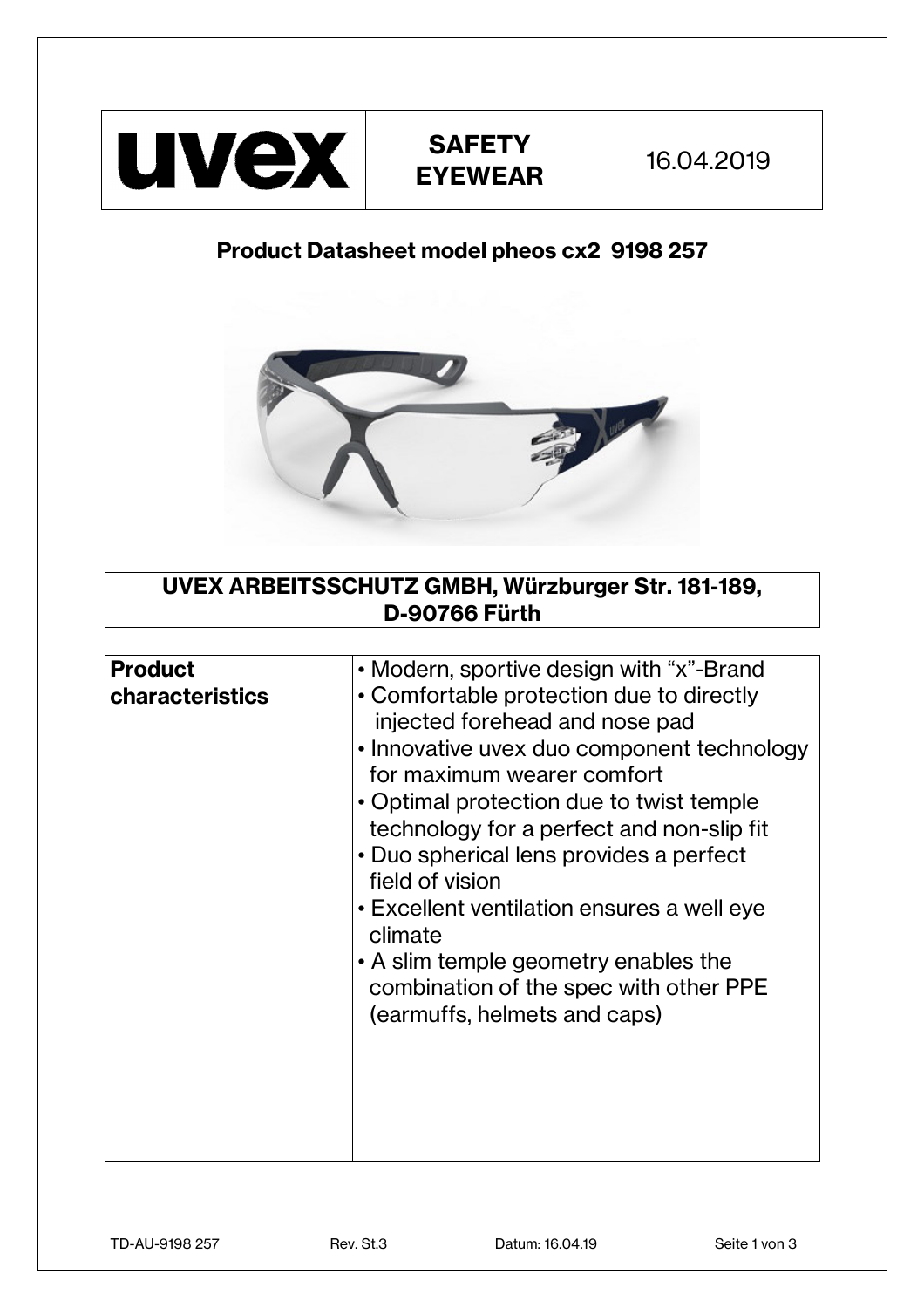| <b>Technical details</b>                                                                                                                                                                                                                                 |                                                                                                       |
|----------------------------------------------------------------------------------------------------------------------------------------------------------------------------------------------------------------------------------------------------------|-------------------------------------------------------------------------------------------------------|
| <b>Frame</b><br><b>Material</b><br>Colour                                                                                                                                                                                                                | <b>Front piece/Temple</b><br>POM/TPE<br>blue, grey                                                    |
| Manufacturer's ID code<br>Applicable EN norm<br>Impact resistance<br>Resistance to high<br>speed particles at<br>extremes of temperat.<br>Conformity symbol                                                                                              | <b>Marking</b><br>W<br>166<br>$F(45 \text{ m/s})$<br>Τ<br><b>CE</b>                                   |
| Lens<br><b>Material</b><br><b>Thickness</b><br>Coating<br>Colour<br>UV protection                                                                                                                                                                        | <b>PC</b><br>$2,2$ mm<br>uvex supravison excellence<br>clear<br><b>UV 400</b>                         |
| Filter<br>Manufacturer's ID code W<br><b>Optical class</b><br>Impact resistance<br>Resistance to high<br>speed particles at<br>extremes of temperat.<br>Surface resistance to<br>fine particles<br>Antifog<br>Conformity symbol<br><b>Factory symbol</b> | <b>Marking</b><br>2C-1,2 (DIN EN 170)<br>1<br>$F(45 \text{ m/s})$<br>Τ<br>K<br>N<br><b>CE</b><br>المم |